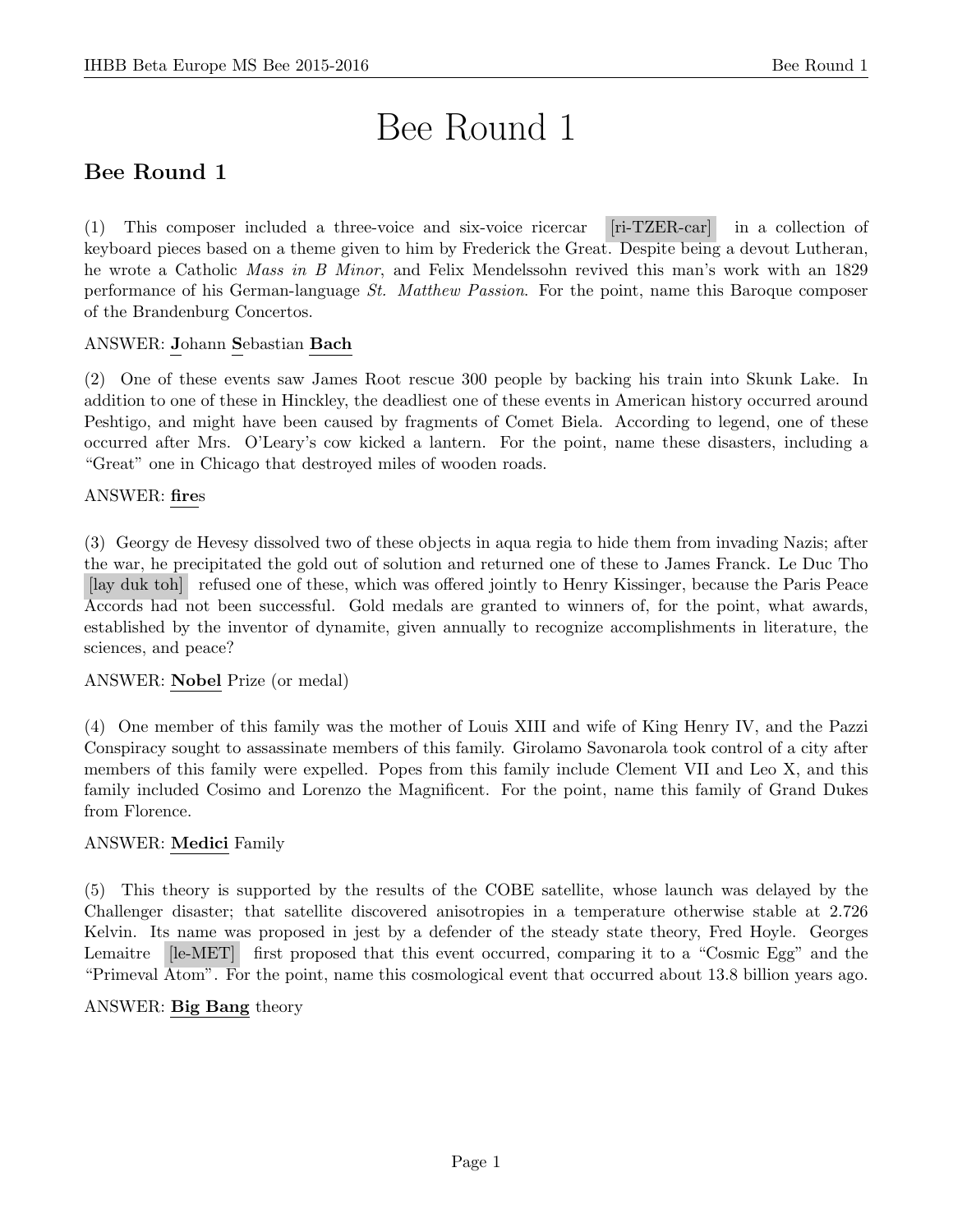(6) On this island, the Mamertines asked Rome for assistance against Hiero, whose ancestor Gelon had earlier defeated Carthage on this island at the Battle of Himera. This island was the target of a campaign led by Nicias [NIK-ee-us] and advocated for by Alcibiades [al-KIH-bee-AH-des] . Athens sent a failed expedition against Syracuse on, for the point, what island separated from Italy by the Strait of Messina?

#### ANSWER: Sicily or Sicilia

(7) When one holder of this position was shot, he advised his secretary, George Cortelyou, to inform his wife carefully. Rose Mary Woods, another assistant to this position, stretched to reach a footpedal and a desk control to erase audio tapes; that caused an 18.5 minute gap in a recording of one holder of this post speaking with H.R. Haldeman, his Chief of Staff, about the Watergate break-in. For the point, name this post, which is also advised by the Joint Chiefs of Staff and a Cabinet including Secretaries of Defense and State, currently held by Barack Obama.

ANSWER: President of the United States of America (prompt on partial answer)

 $(8)$  This country's independence was guaranteed at the Battle of Vertières [vert-YAYR]. This nation's independence was declared at Gonaives [goh-nah-EEV] by its future Emperor-for-life Jean-Jacques Dessalines [dess-ah-LEEN] , who led this nation's independence movement against Charles Leclerc after the capture of Toussaint L'Overture [too-SAHN loh-ver-TYOOR] by French forces. For the point, name this island nation that gained its independence from France and shares the island of Hispaniola with the Dominican Republic.

#### ANSWER: Republic of Haiti

(9) Connie Mulder tried to use government funds to internationally promote support for this policy. Opponents of this policy were targeted in the Sharpeville massacre, which led to the establishment of Umkhonto We Sizwe. Supporters of this policy allowed for the creation of Bantustans. This policy was ended after the electoral victory of the African National Congress under Nelson Mandela. For the point, name this policy of racial segregation during 20th century South Africa.

#### ANSWER: Apartheid

(10) Pavises were shields carried by soldiers who used this weapon. Richard the Lionhearted was killed by one of these weapons, and mercenaries wielding this weapon were most famously recruited from Genoa. The Chu Ko Nu is a repeating type of these weapons, which generally are slower to reload than their main alternative, the longbow. For the point, name these projectile weapons, which fire bolts instead of arrows.

ANSWER: crossbows (prompt on bow; do not accept or prompt "bow and arrow" or "longbow")

(11) The legal status of this region's language was established by the Equality Law, and the Pilgrimage of the Yser commemorates soldiers from this region who died in World War I. This region contains the exclaves of Baarle-Hertog and Voeren, and this cloth-producing region profited from the wool trade with nearby England. This region is located north of Wallonia. For the point, name this region that occupies the northern half of Belgium where Dutch is spoken.

ANSWER: Flanders (or Flandre or Vlaanderen; prompt on Belgium until "Wallonia" is read)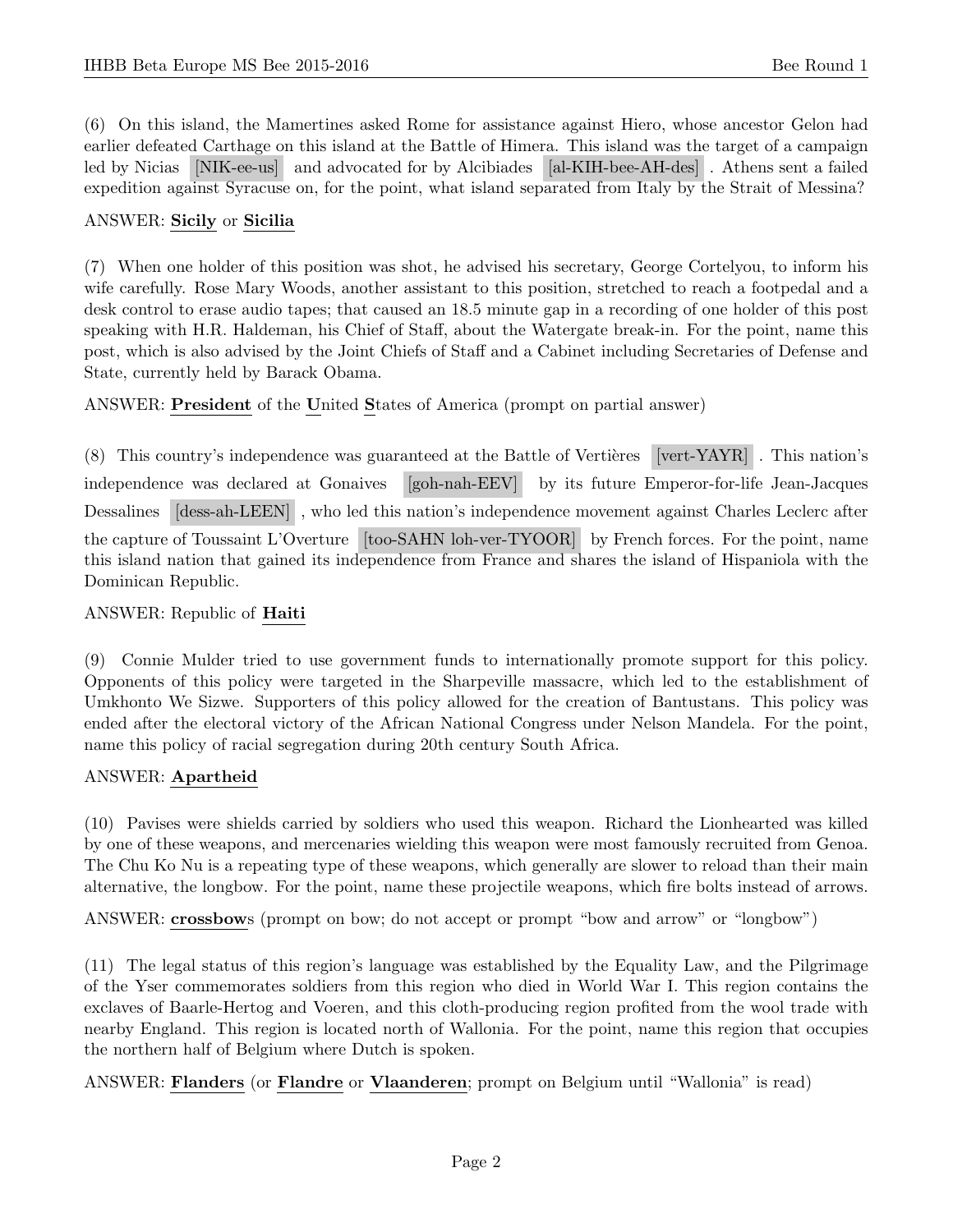(12) One player of this sport asked a world leader to "do him a solid" and release prisoner Kenneth Bae, then visited that leader without discussing Bae's release. Another player of this sport raised millions of dollars for the Boys and Girls Clubs of America with an otherwise-controversial 2010 press conference in which he announced he was "taking his talents to South Beach". For the point, name this sport played by Dennis Rodman and LeBron James.

#### ANSWER: basketball

(13) Earthquakes under this body of water in 2007 revealed a 4,000-year-old fault line, on which a much stronger earthquake may have created a temporary land bridge. Despite losing its coastline on this body of water after a 1993 war of independence, Ethiopia still has use of its ports of Asseb and Massawa on this sea. For the point, name this body of water at the southern end of the Suez Canal that empties into the Indian Ocean through the Gulf of Aden and was legendarily parted by Moses.

#### ANSWER: Red Sea (or Erythrean Sea or Sea of Reeds)

(14) For extraditing the killers of Marcus Calpurnius Bibulus' sons, the Gabinians opposed this figure, who deposed Achillas and a brother influenced by Pothinus. Caesarion succeeded this half-sibling of Arsinoe IV [arr-SIN-oh-ee] after Marcus Agrippa won a naval battle, which prompted her to commit suicide via asp. For the point, name this pharoah who lost the Battle of Actium, a co-ruler with Ptolemy XIII who loved both Mark Antony and Julius Caesar.

#### ANSWER: Cleopatra VII Philopator

(15) In this country's south, Dravidian languages like Telugu and Tamil are spoken. This country's fifth most spoken language was primarily written using the Modi script until the 1950's. Its 1947 constitution creates no official language; government business here is bilingual, including English due to this country's colonial past. For the point, name this country on an Asian subcontinent where Hindi is spoken by hundreds of millions of people.

# ANSWER: Republic of India

(16) Francois Bonivard's imprisonment in one of these structures inspired Lord Byron's "The Prisoner of Chillon." Prince Albert purchased Balmoral, one of these in Scotland, for the Royal Family. Wagner's operas Tannhauser [TANN-hoy-zer] and Lohengrin inspired Mad King Ludwig of Bavaria to build one of these called Neuschwanstein [NOY-schvon-shtine] . For the point, name these structures whose medieval fortifications included crenelated walls and moats.

#### ANSWER: castles

(17) The Flynn Effect describes the general increase over time of this concept. It is measured by the Stanford-Binet test and the Wechsler tests, which determine a "quotient" for this concept whose average is usually set at 100. For the point, identify this term for the ability to process information and express knowledge, which can also describe information gathered by spy agencies like the American CIA.

# ANSWER: intelligence (accept intelligence quotient or IQ)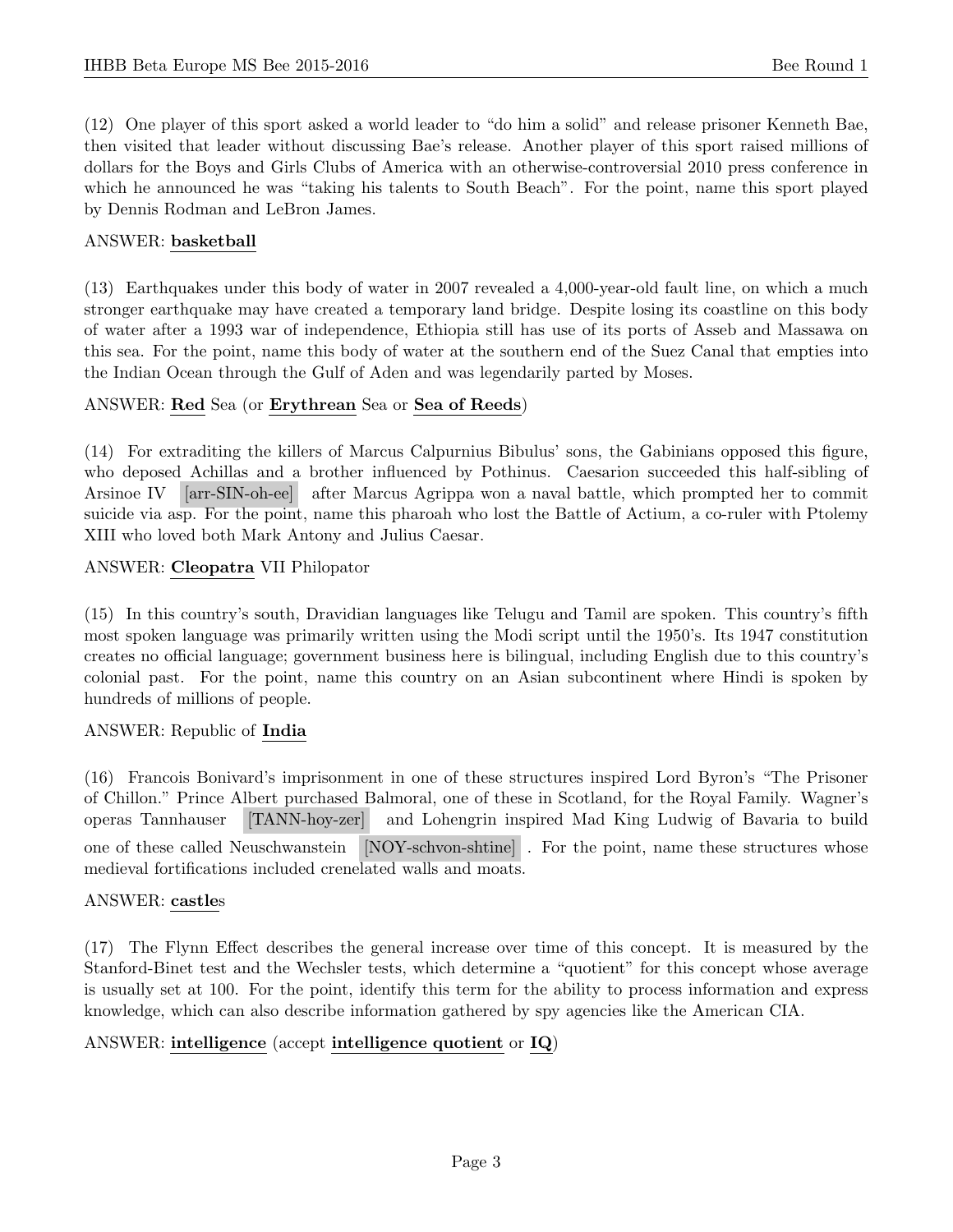(18) In 2006, a planned liquid-explosive terrorist attack of planes flying out of this city failed. In this city, police mistakenly shot Jean Charles de Menezes [me-NEZ-is] thinking he was a terrorist. Two weeks after a terrorist attack in this city, an event of similar scale failed; both attacks involved targeting a bus and three subway trains along this city's "Tubes". For the point, name this city which was attacked in 2005, a day after securing the 2012 Summer Olympics.

### ANSWER: London, England

(19) One ruler of this empire, Manuel I, established a protectorate over the Crusader state of Outremer [oo-tre-MEHR] . The deposition of Andronikos I ended this empire's Komnenian Restoration. Earlier, its Alexius I asked for help at the Council of Piacenza against the Seljuks, which led Pope Urban II to call for the First Crusade. For the point, name this European empire that preceded the Ottoman Empire in modern-day Turkey.

#### ANSWER: Byzantine Empire

(20) During this battle, Edward Johnson sent a small reconnoiter that encountered James Wadsworth's 7th Indiana infantry on Culp's Hill. The high water mark of the Confederacy was reached at this battle, whose end was hastened by Thomas Pickett's ill-fated charge up Cemetery Ridge. For the point, name this decisive three day battle in July 1863 which saw the largest number of casualties of any American Civil War battle.

#### ANSWER: Battle of Gettysburg

(21) One holder of this position was the target of an assassination attempt by Mehmet Agca [AH-jah]

; that man, who was born Karol Wojtyla [VOY-t'wah] in Poland, succeeded Albino Luciani, who held this post for just 33 days after being elected by the College of Cardinals. For the point, name this religious office based in Vatican City, the head of the Roman Catholic Church.

# ANSWER: the Pope

(22) A force led by this man besieged his former home city to raid a temple of Hubal. Afterwards, he signed the Treaty of Hudaibiyah, which allowed his followers to perform the Umrah in peace. This leader's temporal and spiritual authority was assumed by the Rashidun, or Rightly Guided Caliphs, after his death. This man authorized the Caravan Raids on the trading partners of the Quraysh shortly after making the Hijra to Medina from Mecca to escape persecution. For the point, name this founder of Islam.

#### ANSWER: Muhammad

(23) To relieve the Siege of Genoa, this man crossed the Lesser Saint Bernard Pass on a mule. This man forced the Treaty of Luneville after the Battle of Marengo, and he rose to prominence after the Siege of Toulon. This man technically won a victory at the Battle of Borodino, seven years after he destroyed the Third Coalition at Austerlitz. For the point, name this French Emperor, who was finally defeated at Waterloo.

#### ANSWER: Napoleon Bonaparte I